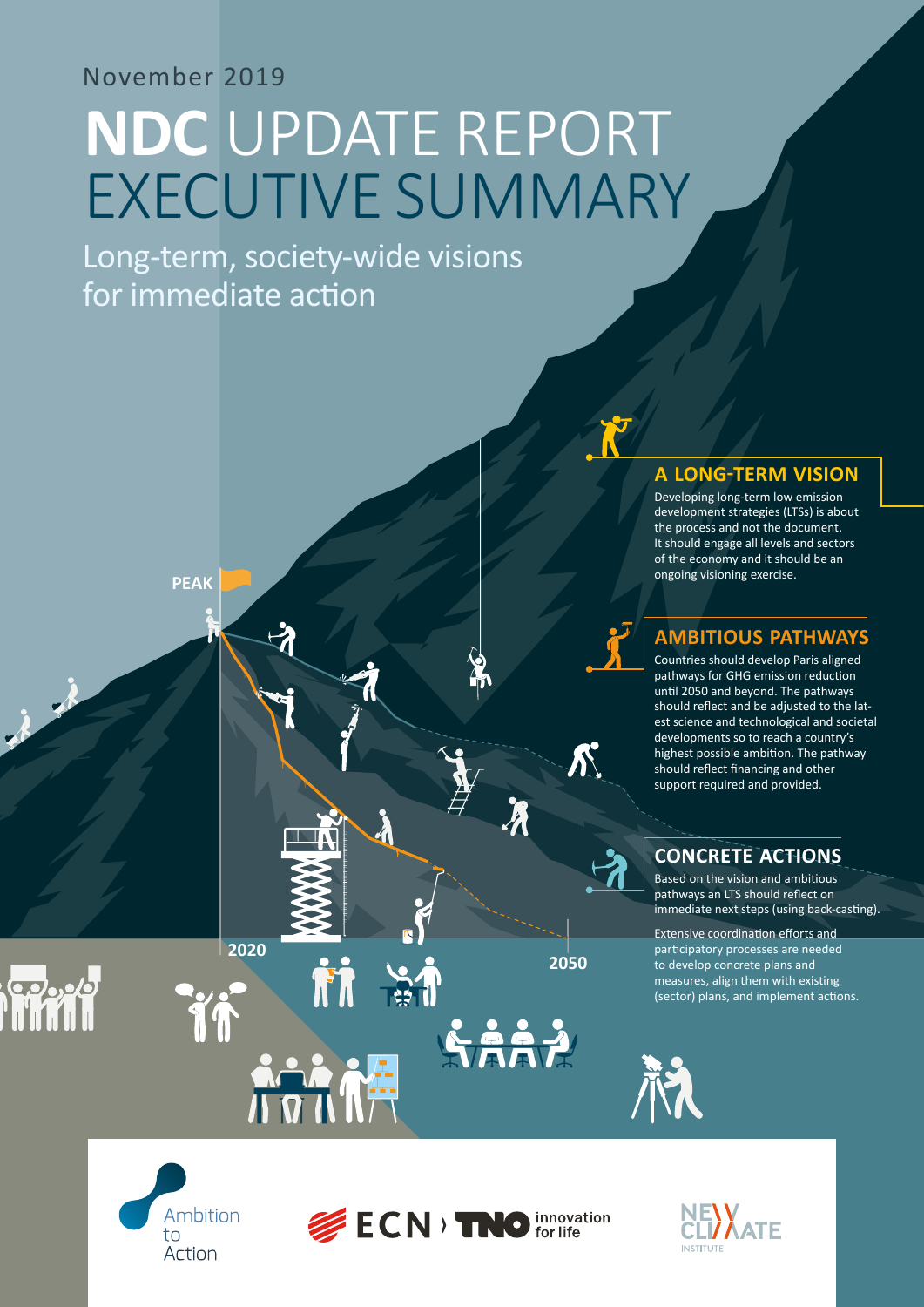# EXECUTIVE SUMMARY

The theme of this report is the **role of long-term low greenhouse gas emission development strategies (LTSs)** in achieving the Paris Agreement goal. The report builds on our survey of 100 policy makers and experts involved in NDC planning and implementation, discussions with experts, own research and analysis.

This report argues for the importance of developing long-term (sector) strategies to determine the highest possible ambition for the coming NDC update (until 2030) and to signal a clear path for future NDC ambition raising (towards net-zero in 2050). Governments can use the NDC update to signal that indeed the highest possible ambition needs to lead to decarbonisation by 2050 or shortly thereafter.

### **THE NDC IMPLEMENTATION AND REVIEW CYCLE**

A year before the first update of NDCs is due in 2020, and under pressure from civil society calling on governments to take stronger action, there are several reasons to review and strengthen the current NDCs.

Looking at the survey results about implementing the **current NDC**, progress and confidence continue to be high for most topics, yet, ambitious NDCs still face challenges and will be hard to achieve without commitment and support from the private sector. The survey results on the **next NDC** show that over half the respondents cannot (yet) provide clarity on whether their government intends to raise ambition in the update that is due next year. On the timing of submission, around 10% of respondents stated that their next NDC would be submitted within this year (2019), but the vast majority (almost 80%) stated they would submit it in 2020. When asked about the topics most pertinent in national discussions on ambition raising, this most often seems related to costs and economic consequences, while respondents indicate paying less attention to social and environmental benefits. *Based on the NDC survey undertaken during* 



*June - August 2019*

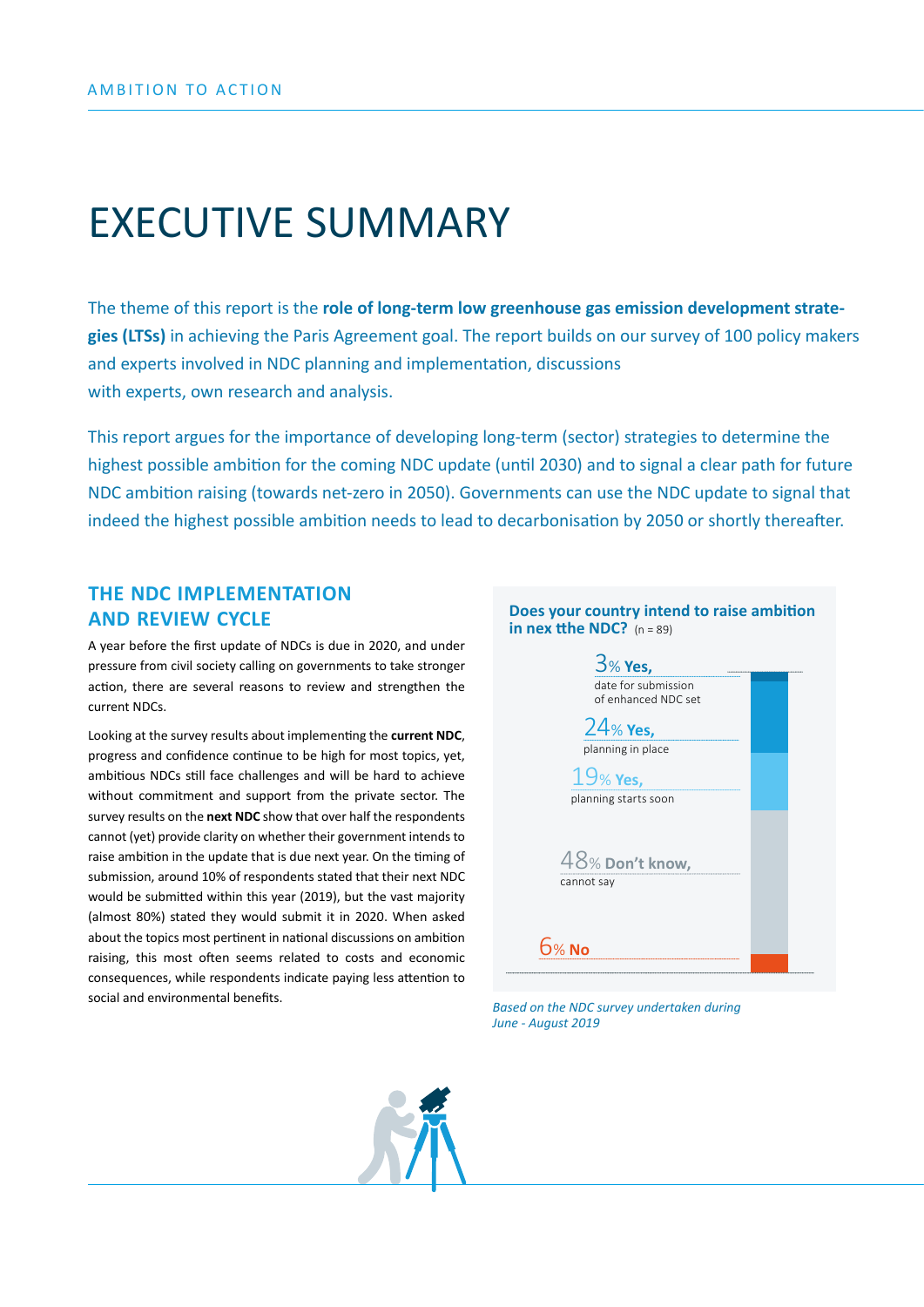

*Based on the NDC survey undertaken during June - August 2019*

*Based on the NDC survey undertaken during June - August 2019*

#### **DEVELOPMENT OF LTSs**

The Paris Agreement calls for **"long-term low greenhouse gas emission development strategies" (LTSs)** but gives little guidance beyond that. We propose eight key elements for LTS and LTS processes: 1) pay attention to the process more than the document; 2) include pathways for GHG emission until 2050 and beyond; 3) include all sectors of the economy; 4) treat process as ongoing visioning exercise; 5) expect extensive coordination efforts; 6) reflect on immediate next steps; 7) clarify how much financing and other support is required; 8) identify synergies and trade-offs with the 2030 Sustainable Development Goals and to adaptation.

We asked survey respondents about the progress their government has made towards developing an LTS. More than half the respondents had not actually started the LTS process (though 13% expect to start soon) and although LTSs are an integral part of the ambition mechanism, only 70% could confirm that their LTS is or will be consistent with the goals of the Paris Agreement. With the majority of respondents in early (planning) stages of LTS development timely delivery of robust, evidence based LTS looks difficult.



#### **ALIGNMENT OF LTSs IN THE CONTEXT OF THE PARIS AGREEMENT**

In light of the IPCC findings, and the observation that not one sector or country is able to compensate for others, the common goal of net-zero in 2050 across countries and sectors should determine what their 'highest possible ambition' could be. Here countries with lesser resources, capacities and historic responsibility need to be supported by others. As in previous editions of the report we argue that NDC strengthening and ambition raising should be seen as a continuous process. Technologies that seemed out of reach yesterday may have reached sufficient market penetration or be available at accessible costs to make them realistic alternatives. Change takes time for society to process and people to adjust, leading to confidence and higher ambition; early stage resource investments start to pay off.

### **OVERVIEW OF SUBMITTED LTSs AND HIGHLIGHTS**

At the time of writing, 13 LTSs have been submitted to the UNFCCC. While the content and process seem to vary greatly, common highlights can be seen for certain key elements. Stakeholder engagement and participatory processes are a key element of LTSs, most LTSs link to or plan the elaboration of national plans and regulations, a majority of countries present their LTS as "living documents" and although there are discrepancies in the understanding of Paris Aligned pathways, we see positive developments in countries aiming for net-zero emissions.